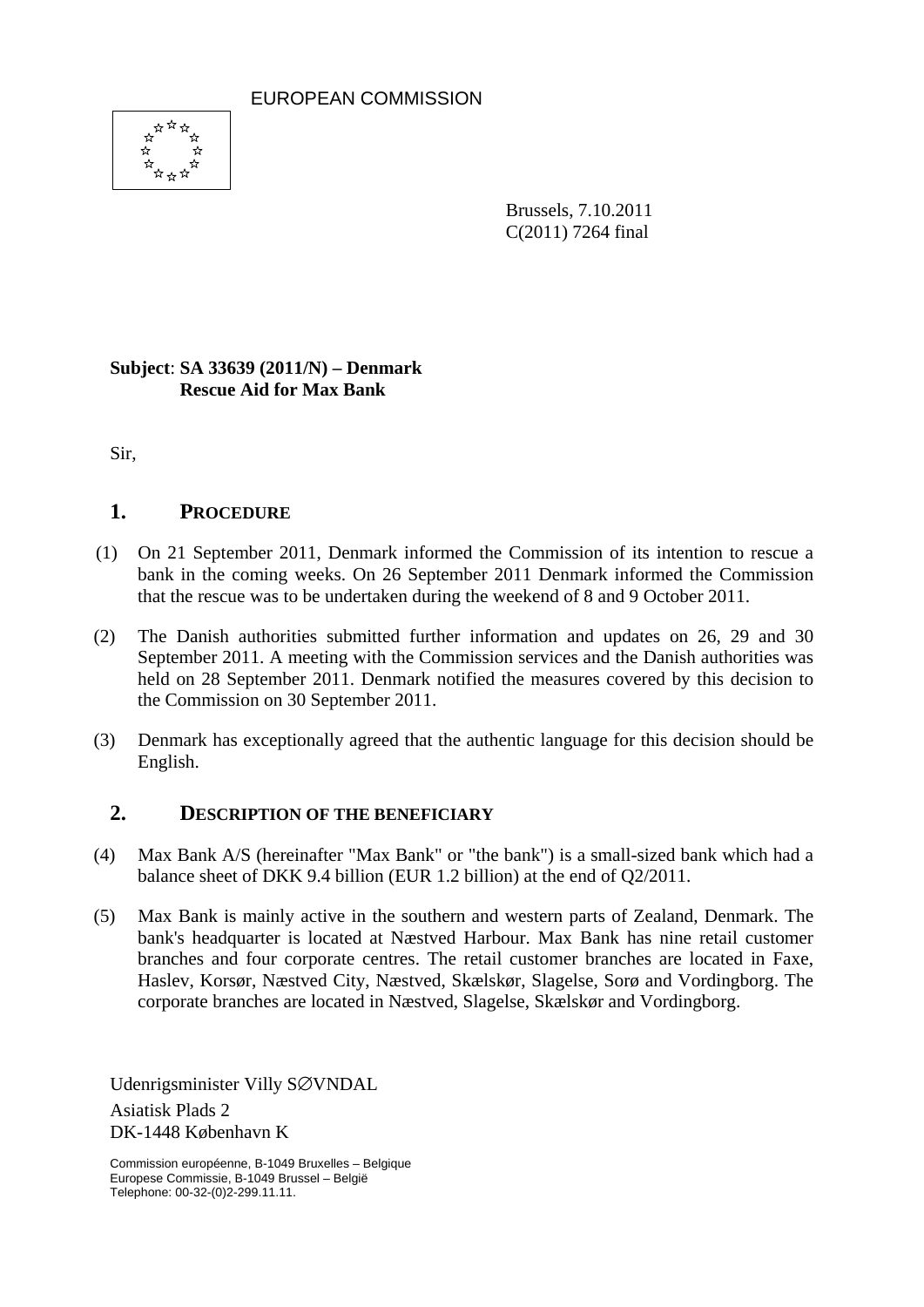- (6) In September 2010 Max Bank merged with Skælskør Bank, following which Max Bank became a significant regional bank in the southern and western parts of Zealand, Denmark. The Danish State owns (December 2010) 19.4 % of the bank's share capital due to a conversion of hybrid core capital previously injected into the bank under the Danish State aid scheme for the financial sector<sup>1</sup> (hereinafter "the Bank Aid Scheme") from 2008.
- (7) Max Bank has issued bonds with a State guarantee for DKK 3.3 billion (EUR 444 million).
- (8) The Danish Financial Supervisory Authority ("*FSA"*) is still in the process of identifying the bank's problem assets and has therefore not finished the calculations of the bank's capital needs. Furthermore, the FSA is continuing discussions with the bank on specific exposures and their valuation. However, at present the bank's capital needs are estimated to lie in the range of DKK 150 to 350 million (EUR 20 to 47 million). That figure is, however, subject to significant uncertainty, as there are still several outstanding issues in relation to completion of the calculations. Those uncertainties may affect the figures favourably or unfavourably. Accordingly, further write-downs are not excluded.
- (9) In its Interim Report of H1/2011 (30 August 2011), Max Bank reported impairment losses of DKK 79.2 million (EUR 10.6 million) on loans and advances, as well as negative market value adjustments of DKK 8.6 million (EUR 1.2 million). The bank's performance was also influenced by total non-recurring costs of DKK 14.7 million (EUR 2.0 million) related to the Amagerbanken and Fjordbank Mors bankruptcies.
- (10) The Danish authorities have stated that Max Bank has loans in the amount of DKK 6.1 billion (EUR 0.82 billion), with a high exposure to property and real estate projects (27% of total loans). A significant proportion of that property-related lending has been ailing because of falling prices on Danish and foreign properties.
- (11) The Danish authorites have also stated that Max Bank has deposits in the amount of DKK 4.3 billion (EUR 0.58 billion), of which only approximately DKK 20 to 30 million (EUR 2.7 to 4.0 million) are not covered by the Guarantee Fund for Depositors and Investors or an individual government guarantee (DKK 558 million (EUR 75 million) are in deposits covered by an individual government guarantee).
- (12) Max Bank has been in contact with a sound bank concerning a potential transaction, but no agreement has been found. It was not possible for the bank to find a private solution nor was it feasible to solve the bank's problems using the mechanism set out in the Compensation scheme<sup>2</sup>. Consequently Denmark considered the need for another State intervention.

## **3. DESCRIPTION OF THE MEASURES**

(13) As a consequence of the problems described, the bank requested the financial assistance of the State's bail-out fund *Afviklingsselskabet til sikring af finansiel stabilitet A/S* (the "Financial Stability Corporation", hereinafter "the FSC") established under the Bank Aid Scheme<sup>3</sup>. The FSC acts on behalf of the State.

<sup>1</sup> See Commission decision of 10 October 2008 in case NN 51/2008, *Guarantee scheme for banks in Denmark* (OJ C 273, 28.10.2008, p. 2).

Commission Decision of 1 August 2011 in case SA.33001 (2011/N) – Part B, *Amendment of the Danish Winding Up Scheme for credit institutions*. 3

 $3$  See FN 3.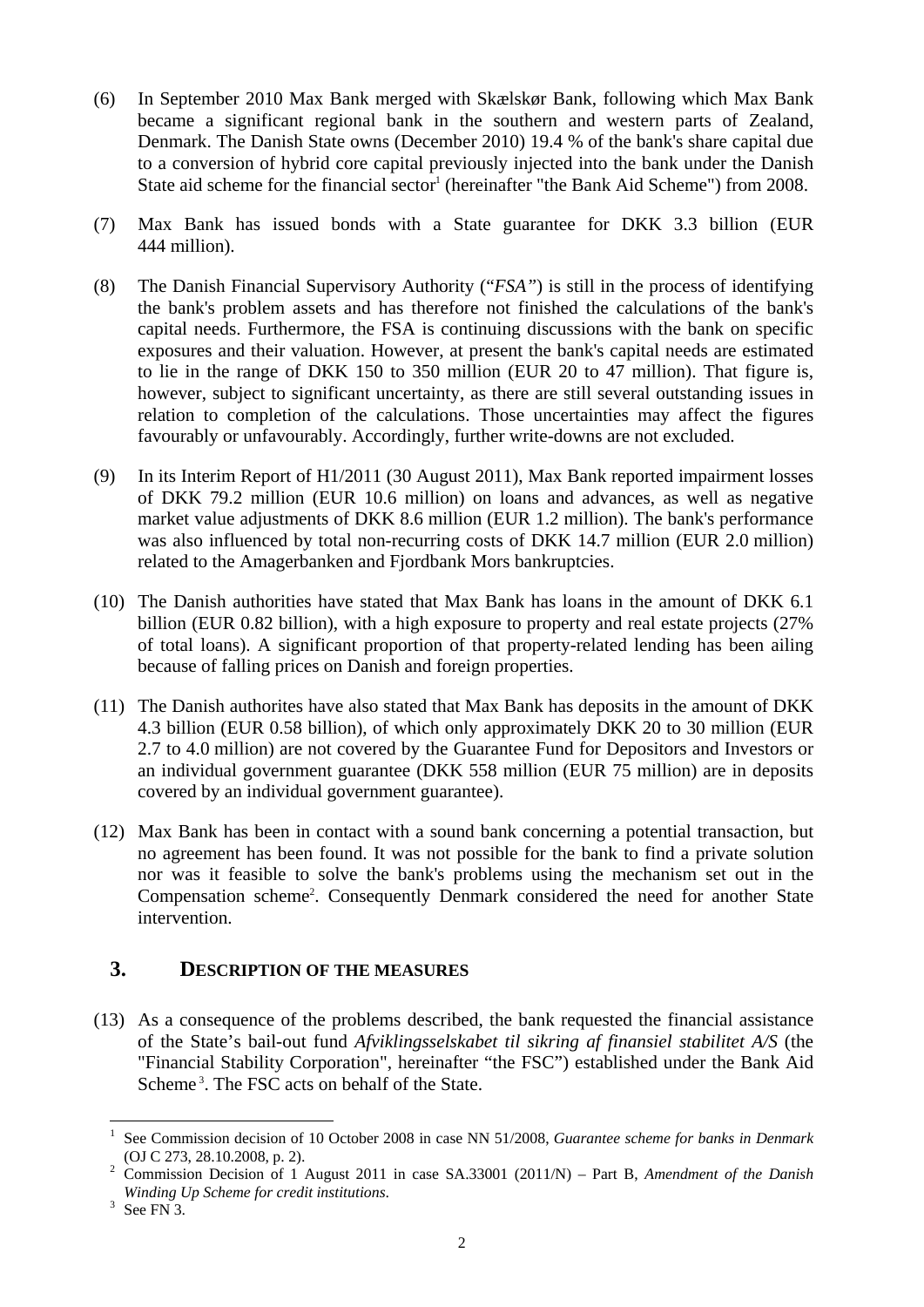- (14) In what follows, the support measures to be used to rescue Max Bank and the process itself are described using the same terminology as Denmark has used ("Model I" and "Model II").
- (15) Denmark has set up the following sequence to identify the most appropriate State measure to rescue Max Bank:
	- (i) **Compensation scheme**. The Guarantee Fund for Depositors and Investors (hereinafter "the Fund") provides a compensation in cash or under the form of guarantees to an acquiring bank for the purchase of the whole failing bank (excluding share capital and subordinated debt) limited to what the Fund would have had to pay out as depositor's guarantee compensation in case of a wind-down<sup>4</sup>. If the Compensation scheme is not workable, the failing bank can be resolved under Model I.
	- (ii) **Model I**. Under Model I, alongside the Fund, the FSC provides a compensation to an acquiring bank to allow for the purchase of the whole failing bank (excluding share capital and subordinated debt). The compensation of the FSC is limited to what would have had to be paid out to guaranteed senior creditors in case of a wind-down. A further description of Model I is set out below. If Model I is not workable, the failing bank can be resolved under Model II.
	- (iii)**Model II**. Under Model II, the failing bank is transferred to the FSC and is split into a Red bank (to be put in run-off) and a Green bank (to be sold). The State and the Fund provide a compensation to the Red bank to conduct the run-off without imposing a hit on creditors. A further description of Model II is set out below. If Model II is not workable, the failing bank will be resolved under the original winding-up scheme.
	- (iv)**Original winding up scheme**<sup>5</sup> . The failing bank is transferred to the FSC. A part is sold and a part is put in run-off. The proceeds of the sale and run-off serve to compensate senior creditors, who overall take a loss on their nominal exposure.
- (16) As Max Bank could not be resolved under the Compensation scheme, it will be resolved under Model I, Model II or the original winding up scheme. The model to be applied to Max Bank is not known at the time of this decision. Given the urgency of this case, the alternative solutions will be assessed in this Decision.

*Model I* 

- (17) The Danish authorities have stated that the FSC would try to find a solution by which one individual bank would take over the entire bank in distress (excluding share capital and other subordinated debt) by applying Model I. In that case, the FSC would provide the acquiring bank with compensation in form of cash or guarantees, *in addition* to the compensation from the Fund.
- (18) The Danish authorities have stated that in order to identify the acquiring bank there would be a competitive process with several banks, in light of the suitability of their business models, being consulted on their interest in taking over Max Bank.

<sup>1</sup> 4 The existing compensation scheme allows the Fund to provide compensation (in cash or under the form of guarantees) to a bank willing to acquire the failing bank (the failing bank has a negative price). The compensation cannot be higher than the compensation the Fund would have granted to depositors if the failing bank had been resolved under the original winding up scheme. So far the compensation scheme has not been  $used.$ 

See Commission decision of 30 September 2010 in case N 407/2010, *Danish winding-up scheme for banks* (OJ C 312, 17.11.2010, p. 7).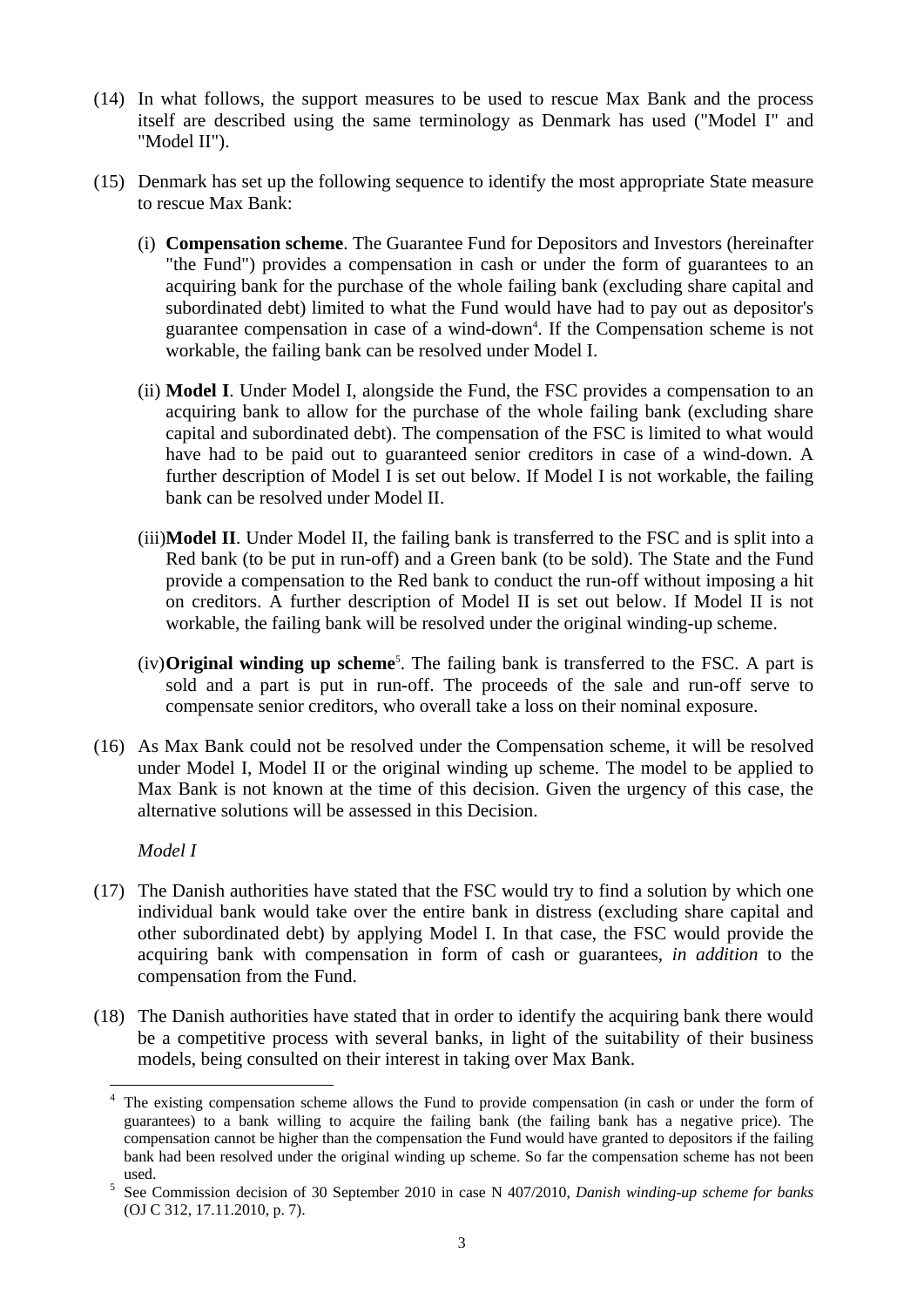- (19) Under Model I, the FSC compensation could not exceed the compensation the State would have paid to guaranteed senior creditors (because of the State guarantee) if Max Bank were wound down under the original winding up scheme<sup>6</sup>. In any case, Model I will thus be less or as expensive for the State and the Fund than the application of the original winding up scheme. Furthermore, under Model I the State compensation must not make up a greater part of the individual State guarantees of Max Bank than the part covered by the Fund (which is the compensation from the Fund made up of the deposits of Max  $Bank$ <sup>7</sup>.
- (20) The FSC sets as a condition for its compensation that there will be a subsequent retrospective adjustment of the compensation ("earn out") if, three years after the takeover, the takeover of Max Bank proves to generate more returns than expected for the acquiring bank. The retrospective adjustment will be based on valuation of the largest exposures of Max Bank at the time of takeover and three years after. The Danish authorities have indicated that the retrospective adjustment will be based on 20-30 biggest exposures which, according to their experience, will cover at least 50% of all exposures.
- (21) Under Model I, Max Bank's current equity and subordinated debt holders would not have a recourse to a retrospective earn out.
- (22) However, Denmark has informed the Commission that in spite of negotiations with one potential buyer for taking over all of Max Bank under Model I, there is no guarantee that those negotiations will bring any results. Accordingly, Model I may remain unused.

*Model II* 

- (23) If Model I is not workable, Denmark has indicated that the support measures in favour of Max Bank will be implemented under Model II. As part of that aid setup, Max Bank would be taken over by a subsidiary of the FSC (created for the purpose of winding down the bank) and split into two parts, a Green bank comprising the good assets and a Red bank comprising the impaired assets. The FSC would immediately resell the Green bank to a buyer, whereas the Red bank, which includes loans raised with an individual State guarantee, would remain in the FSC. Liabilities would be split between the Green and the Red banks. The split of assets would be subject to negotiation, with the potential acquiring banks consulted in the context of a competitive sale process similar to that set up under the Compensation scheme and Model I. It is also possible that two or more Green banks could be sold separately, though it is unlikely given the size of Max Bank. In any event, all depositors would be transferred to the Green bank. Existing shareholders and subordinated debtholders of the bank before the split into the Green and Red banks will be wiped out.
- (24) Under Model II, interested banks would be given the opportunity in a competitive procedure, during the weekend of 8 and 9 October 2011, to make an offer for the entire entity or only for the Green bank. The FSC would identify and contact banks that might

<sup>6</sup> In case of winding down of a bank under the original winding up scheme, the senior creditors are repaid a fraction of their bonds (or other instruments) thanks to the sale and run-off of assets. The part that is not repaid is guaranteed by the State if the bonds are covered by the State guarantee. In that case, the State via the FSC will provide a compensation to the senior creditors so they do not suffer any loss. Unguaranteed senior creditors do not receive that State compensation.<br>
<sup>7</sup> The compensation provided by the State (via the

The compensation provided by the State (via the FSC) will account for a fraction [0-100%] of what the State should have paid to senior creditors in case of winding-up of the bank under the original winding up scheme. Similarly the compensation provided by the Fund will account for a fraction [0-100%] of what the Fund should have paid to depositors in case of winding-up of the bank under the original winding up scheme However, the fraction to be paid by the State cannot exceed the fraction to be paid by the Fund.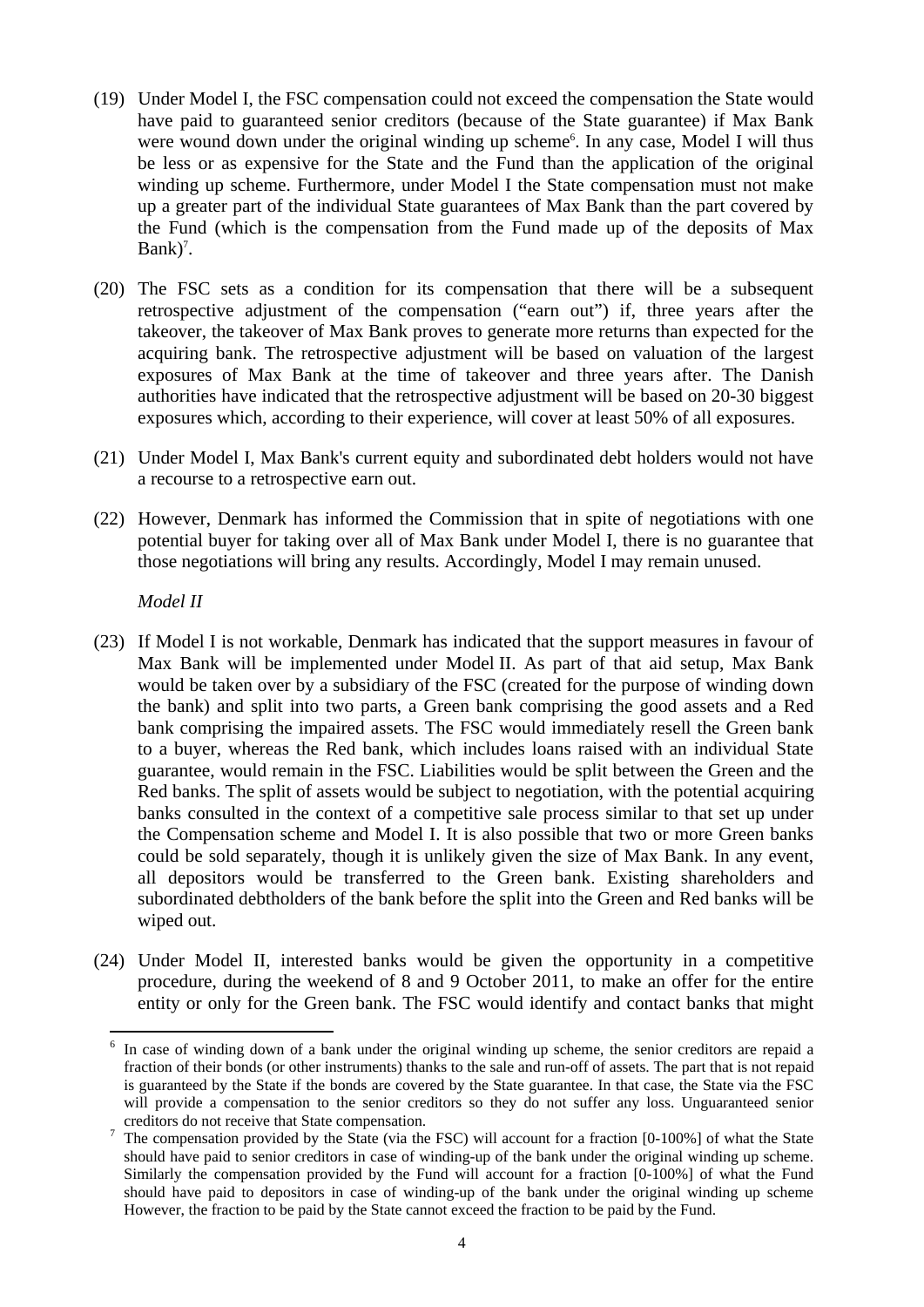possibly be interested in light of their business model, geographical activities and potential to generate synergies from a take-over of Max Bank taking into account the latter's product and geographical markets.

- (25) Following the split, there will be a shortfall of assets in the Red bank compared with liabilities. To cover that shortfall under Model II, the Fund and the State would provide a compensation in the form of cash or guarantees. The compensation provided by the Fund will respect the rules set under the Compensation scheme. Unlike in the original winding up scheme, senior creditors will not contribute to losses in the failing bank.
- (26) On the basis of available information, including valuation of the assets and liabilities of Max Bank based on the same principles as those used when determining compensation from the Fund, the FSC would have to assess whether the subsequent winding up of the Red bank (including compensation from the Fund, as well as the revenue from sale of the Green bank) would not leave the FSC worse off financially than if it were to handle Max Bank by winding it up under the existing scheme. The FSC would have to make its assessment on basis of the same valuation of assets and liabilities of Max Bank as when determining compensation from the Fund.
- (27) The compensation provided by the State must not make up a greater part of the individual State guarantees of the Red bank than the part covered by the Fund (which is the compensation from the Fund made up of the deposits of Max Bank)<sup>8</sup>. In any event, the compensation provided by the State must not exceed the compensation which it would have to pay to senior creditors covered by State guarantees if Max Bank were put in runoff under the original winding-up scheme. In any case, Model II will thus be less expensive for the State and the Fund than the application of the original winding-up scheme.
- (28) After recognition of the compensation granted by the Fund, State compensation and income from sale of the Green bank, the Fund sets an unlimited guarantee, which covers losses incurred by the FSC if after winding up Max Bank those losses turn out to be bigger than expected when taking over Max Bank.<sup>9</sup>
- (29) Under Model II an earn out mechanism similar to that set up under the original windingup scheme is foreseen, by which shareholders and subordinated bondholders could receive a compensation if the sale of Green bank and the winding down of the Red bank generated profits.
- (30) If Max Bank cannot be resolved under Model II, it will be resolved under the existing winding-up scheme.

## **4. DENMARK'S POSITION**

- (31) In line with the previous decisions on schemes<sup>10</sup> the Danish authorities accept that the rescue measure contains State aid elements.
- (32) Denmark submits that the measure does not make the State financially worse off than if the FSC was to handle the bank by winding it up and that the subsequent winding-up of

<sup>8</sup> See footnote 9.

<sup>9</sup>

<sup>&</sup>lt;sup>9</sup> Such mechanism was in place already in the original winding-up scheme.<br><sup>10</sup> Decision N 407/2010 of 30.09.10, Decision SA 31939 N 537/2010 of 16.11.10, Decision SA 33001 (2011/N) – Part A of 28/06/2011, Decision SA 33001 (2011/N) – Part B of 01/08/2011.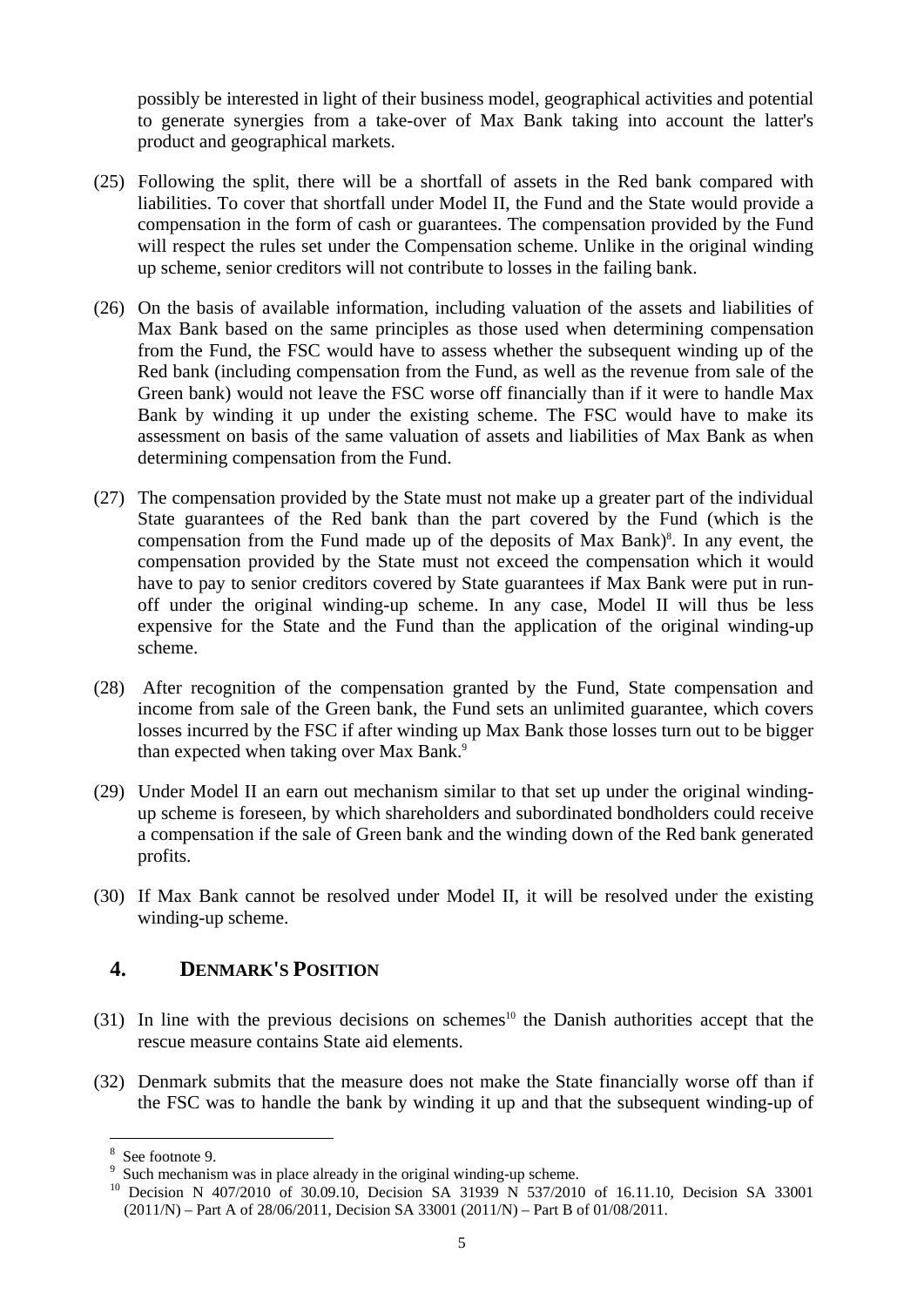the Red bank (including compensation from the Fund and State compensation as well as income from sale of the Green bank) is not expected to result in losses.

(33) Denmark submits that it was not possible to find a private solution, in which a sound bank would have taken over Max Bank, without entailing a usage of State resources. Accordingly, Denmark had to step in and find a solution for rescuing Max Bank, which entails contribution from the State.

## **5. ASSESSMENT**

### **A. Existence of aid and potential beneficiaries**

- (34) The present decision assesses potential financial support that would be provided to Max Bank under Model I and Model II (collectively "the measures"). The Compensation scheme and the original winding-up scheme have been approved under different decisions and therefore do not need further assessment.
- (35) According to Article 107(1) TFEU, State aid is any aid granted by a Member State or through State resources in any form whatsoever which distorts or threatens to distort competition by favouring certain undertakings or the production of certain goods, in so far as it affects trade between Member States.
- (36) The Danish authorities do not dispute that the measures constitute State aid.

#### *1. State resources*

- (37) The measures are provided through the FSC. The FSC is a key component of the existing winding-up scheme for banks in Denmark, as a vehicle set up by the Danish authorities to provide aid for the orderly winding-up of insolvent banks. Under both Model I and Model II, compensations are granted by the Fund and by the State (via the FSC).
- (38) In Commission Decision of 1 August 2011 on the Compensation scheme<sup>11</sup> it was established that whilst the Fund is financed by contributions from its private member banks, those contributions can be considered as being under public control. Hence they form part of State resources as, pursuant to section 10(2) of the Danish Financial Business Act, all Danish financial institutions are obliged to contribute to the Fund.
- $(39)$  In the same Decision<sup>12</sup> the Commission clarified that the funds collected by the Fund are managed and apportioned in accordance with national legislation and that the influence of the State on the decision-making process of the Fund is decisive. That process is intended to allow the beneficiary bank to get financing in a situation in which it would have been unable to find adequate funding on the market. In that Decision the Commission concluded therefore that the use of the resources by the Fund is imputable to the State and constitutes State aid.
- (40) There has been no change in the funding model for the Fund (i.e. contributions by all Danish banks), its legal basis or its institutional set-up. Therefore, the Commission's assessment is not altered. Consequently, the intervention of the Fund under Model I and Model II includes State resources within the meaning of Article 107(1) TFEU.

 $11$  See point 39ff.

 $12$  See points 42 to 50.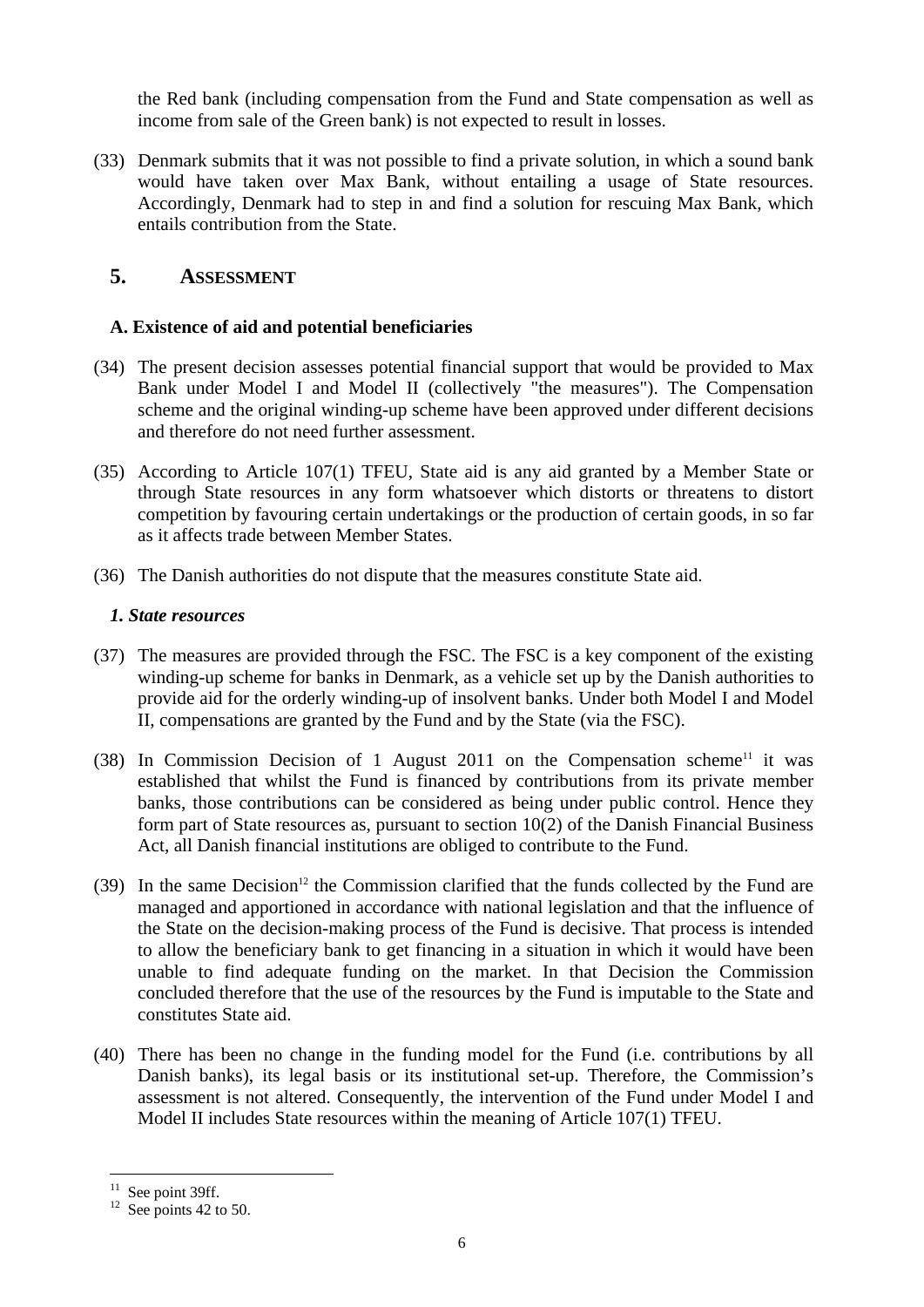(41) The compensation provided by the State is paid from the State budget through the FSC. It is therefore paid from State resources within the meaning of Article 107(1) TFEU.

### *2. Existence of an advantage*

- (42) The measures in favour of Max Bank could entail a selective advantage to the following beneficiaries:
	- (i) under Model I: to the bank taking over the entire Max Bank and to the economic activity taken over;
	- (ii) under Model II: to the buyer of the Green bank, to the economic activity represented by the assets and liabilities sold (the Green bank), and to the Red bank.

### *2.1 Model I - Advantage to the bank taking over the entire Max Bank and the economic activity taken over*

(43) The use of Model I would entail compensation in form of cash or guarantees from the State to the acquiring bank *in addition* to the compensation from the Fund as approved in the original winding-up scheme.

*The buyer*

- (44) If Model I were used, the Danish authorities have stated that the process by which one individual bank is identified that would take over the entirety of Max Bank (excluding share capital and other subordinated debt) would be competitive and transparent. The Danish authorities have declared that several banks, in light of their business models, would be consulted on their interest in taking over Max Bank.
- (45) Therefore, the outcome of that process should reflect the market price. There would thus be no reason to consider that there would be an advantage for a buyer of Max Bank under Model I.

#### *The economic activity taken over*

- (46) In the sales transaction under Model I, the economic activity would be continued and not dissolved, since the assets and liabilities of Max Bank would remain intact and are unlikely to be fully and immediately integrated into the structure of the buyer. Therefore, the economic activity of the Max Bank would continue to exist as such.
- (47) The use of Model I would constitute an advantage to the economic activity of Max Bank, since without it the bank's economic activity would have been run off.

### *2.2 Model II - Advantage to the buyer of the Green bank, to the sold economic activity (Green bank), and to the Red bank*

*The buyer*

(48) The Danish authorities submit that the bidding process for the sale of the Green bank would be a competitive market process. According to the Danish authorities the sale of the Green bank to the buyer would be an arm's-length transaction, following a negotiation between the buyer and the FSC. The Danish authorities have submitted that even though the negotiations will take place at short notice and involve a limited number of potential buyers, it reflects the negotiation practices of the private sector in such circumstances, and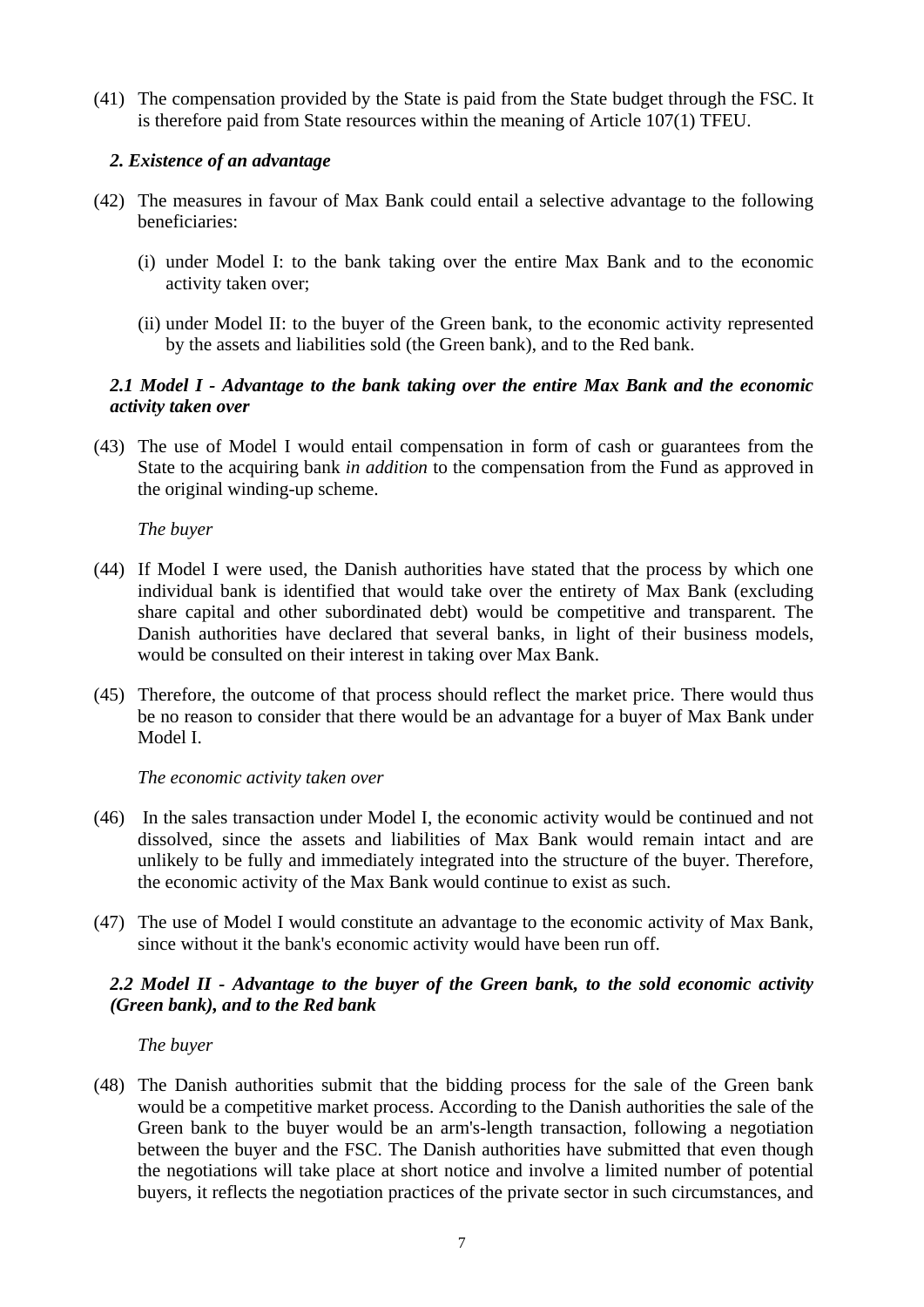the transaction price (including the compensation to be paid by the Fund and by the State) is market-based.

- (49) On the basis of the information provided by Denmark on the sales process, the price to be achieved for the sale should be the maximum possible market price.
- (50) Therefore, there is no reason to consider that the price paid would not reflect the market price. Consequently, in line with paragraph 20 of the Restructuring Communication, the acquiring bank would not benefit from aid.

*The economic activity taken over (Green bank)*

- (51) With regard to the parts of the bank which would be sold, the sale process is not finalised at the moment of adoption of this decision. It cannot be excluded that the purchased undertaking's functional identity would continue to exist and the economic activity of the sold business be preserved. Potential buyers could choose the assets which they want to carve out of the Green bank and those for which they want to make an offer (the Green bank can be offered in parts). If all of the deposits were taken over together with a number of assets to be identified by the buyer, it would be likely that the functional identity of the sold economic entity would continue to exist to a large extent. Consequently the sold "good part" of the bank would considered as a commercial entity that perpetuates the commercial activity of Max Bank and would thus be a beneficiary of State aid.
- (52) The split between the Red and the Green banks, made possible by the compensation paid by the Fund and the State to the subsidiary of the FSC, could allow the Green bank to continue in business. That split allows the "good" parts to be relieved from the liabilities allocated to the Red bank. The use of Model II could therefore constitute an advantage to the economic activity of the Green bank, since it would exist on the market thanks to the State support. Without the measure, the economic activity of the Green bank would have been run off.

*The economic activity in run-off (Red bank)*

(53) Although it is ultimately to be liquidated, the Red bank would still carry out some economic activities, albeit limited to those necessary for an orderly winding-up within a limited period of time. Such activities include the sale of its assets and management of its portfolio. As such activities are also carried out by other operators on the market, the Red bank would potentially compete with them. It is therefore considered that use of Model II would confer a selective advantage to the Red bank. The Red bank would therefore be a beneficiary of State aid.

#### *3. Selectivity*

(54) The use of Model I or Model II would concern a single bank and its successor economic activities and would therefore be selective.

#### *4. Distortion of competition and effect on trade between Member States*

(55) The advantage procured by the measures would strengthen the beneficiaries' position compared to that of their competitors. Given the integration of the banking market at European level, that effect is felt by competitors both in Denmark (where banks from other Member States operate) and in other Member States. The measures, whether Model I or Model II, must therefore be regarded as potentially distorting competition and affecting trade between Member States.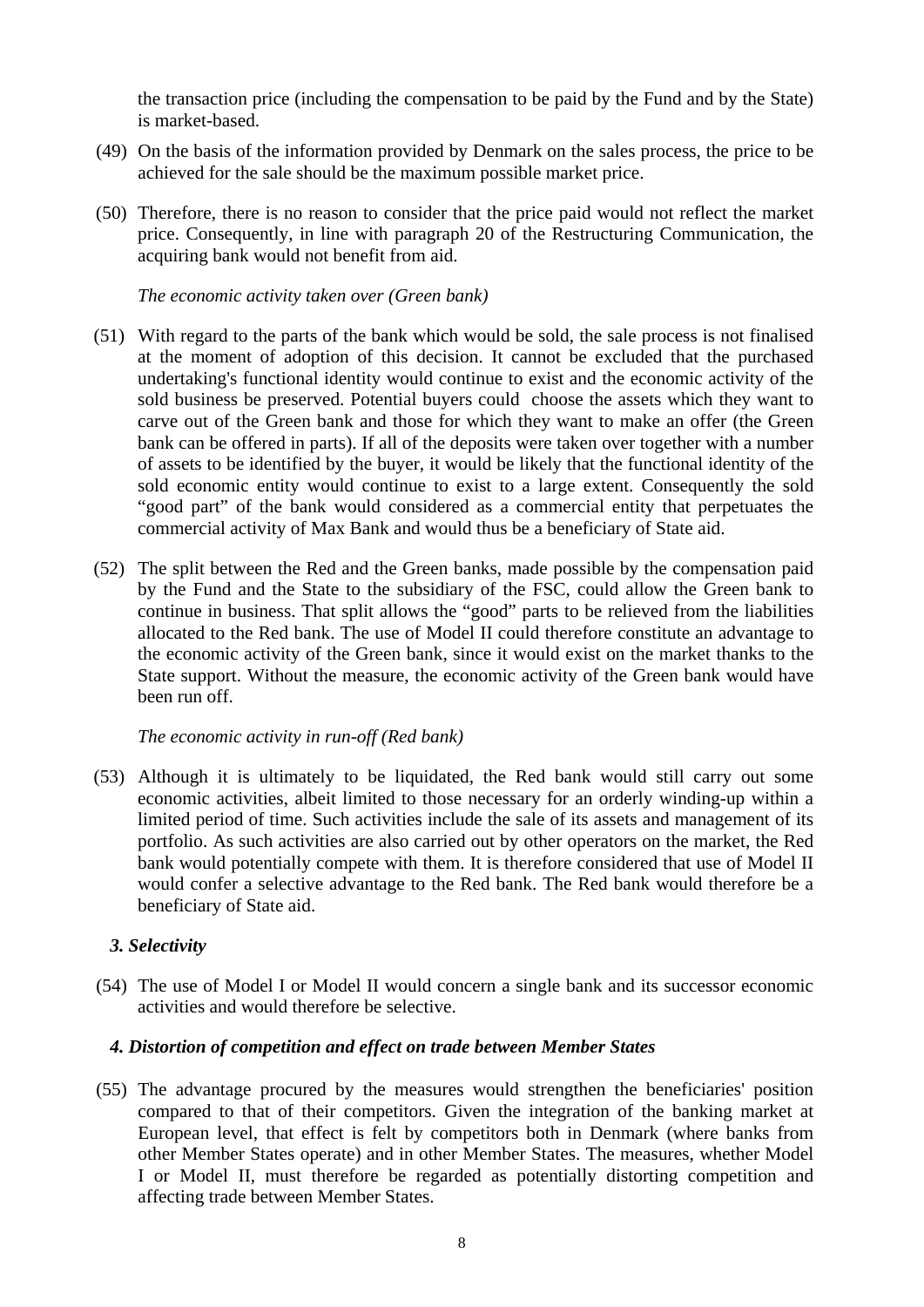(56) As a result, the Commission concludes that the measures constitute State aid within the meaning of Article 107(1) TFEU.

## **B. Compatibility of the aid**

### *1. Legal basis for the compatibility assessment*

- (57) Article 107(3)(b) TFEU provides that State aid may be considered to be compatible with the internal market where it is intended to "*remedy a serious disturbance in the economy of a Member State*".
- (58) Given the present circumstances in the financial markets, the Commission considers that the measures may be examined under that provision.
- (59) The Commission accepts that the financial crisis has created exceptional circumstances in which the bankruptcy of one bank may undermine trust in the financial system at large, both at national and international level. That may be the case even for a bank of small size, such as Max Bank. It is particularly so in the case of a small economy such as Denmark where counterparts may tend not to distinguish between individual banks, thus extending the lack of confidence generated by the failure of one bank to the whole sector. Given the great uncertainty due to the financial crisis and the necessity of external funding for the Danish banking sector, a lack of confidence in the Danish financial system could severely affect the whole Danish economy.
- (60) The Commission therefore accepts that in the present turmoil failure of Max Bank could have entailed a serious disturbance of the Danish economy.
- (61) The general principles applicable for State aid granted to financial institutions are set out in point 15 of the Banking Communication<sup>13</sup>.
- (62) In line with the general principles underlying the State aid rules of the TFEU, which require that the aid granted does not exceed what is strictly necessary to achieve its legitimate purpose and that distortions of competition are avoided or minimized as far as possible, and taking due account of the current circumstances, all support measures have to be:
	- well-targeted in order to be able to achieve effectively the objective of remedying a serious disturbance in the economy;
	- proportionate to the challenge faced, not going beyond what is required to attain that effect, and
	- designed in such a way as to minimize negative spill-over effects on competitors, other sectors and other Member States.
- (63) Furthermore, as both Model I and Model II provide for an immediate sale of (parts of) the Max Bank, certain principles of the Restructuring Communication<sup>14</sup> have to be respected. According to the Restructuring Communication, in order to be compatible with Article 107(3)(b) TFEU, the restructuring of a financial institution in the context of the current

<sup>1</sup> <sup>13</sup> Communication on the application of State aid rules to measures taken in relation to financial institutions in the context of the current global financial crisis, OJ C 270, 25.10.2008, p. 8.

the context of the current global financial crisis,  $\overline{O}$  27.10.10.10.2008, p. 8. 14 Commission Communication on the return to viability and the assessment of restructuring measures in the financial sector in the current crisis under the State aid rules, OJ C 195, 19.08.2009, p. 9.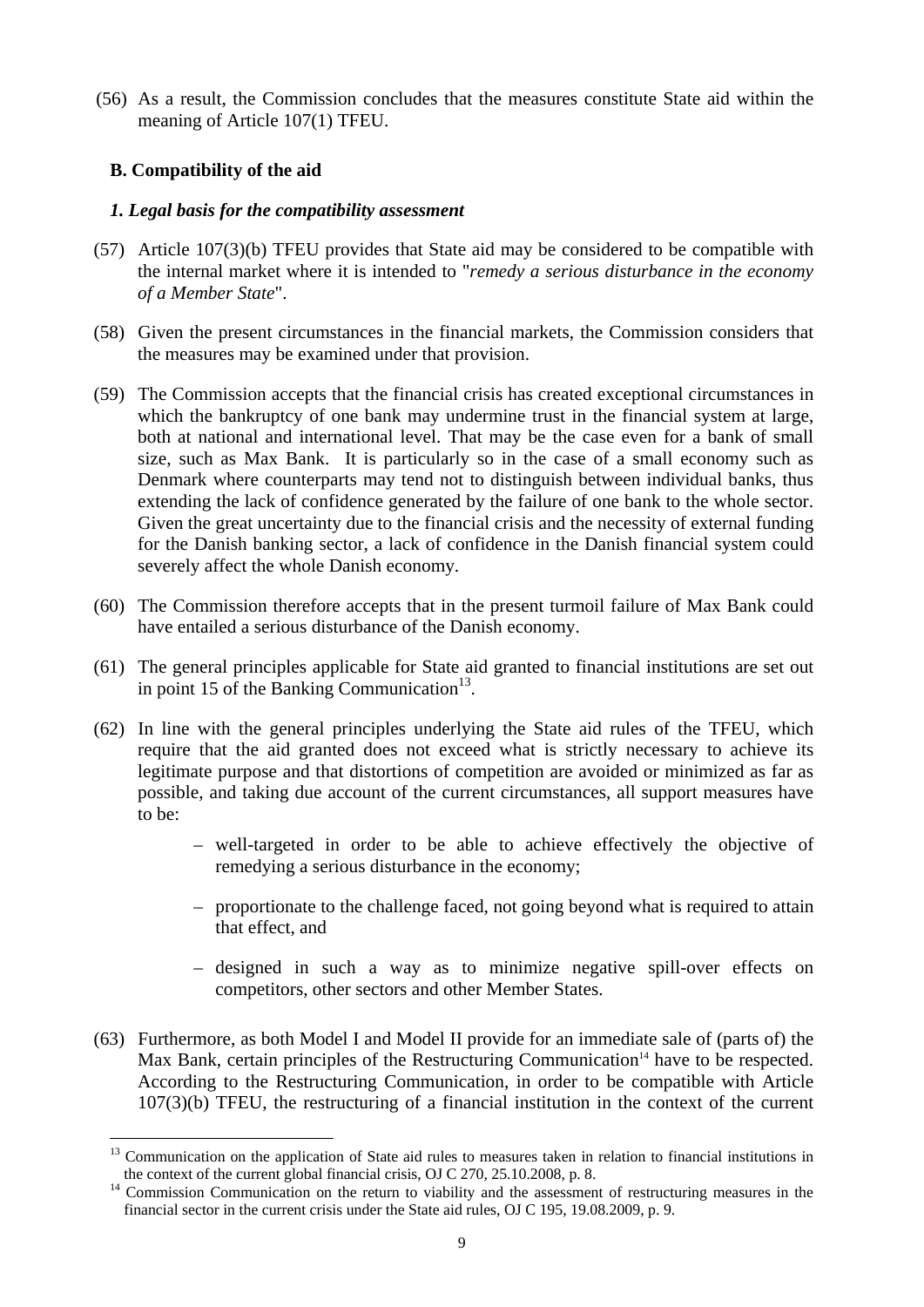financial crisis, in particular, has to lead to a restoration of the viability of the bank or demonstrate how it can be wound-up in an orderly fashion. Whilst viability considerations play a role in the assessment of the measures, due to the specificities of the case (in particular the immediate sale of all or parts of Max Bank), this decision does not prejudge the full assessment which will be the subject to a future restructuring decision.

(64) In addition, under Model II the split between the Green and Red banks is characteristic of an impaired asset relief. In a future restructuring decision the measures will thus need to be assessed under the Impaired Asset Communication (hereinafter 'IAC')<sup>15</sup>

### *2. Assesment of the compatibility*

#### *2.1 The aid is well-targeted*

- (65) The purpose of the aid is to eliminate the threat to the stability of the Danish economy that the failure of Max Bank would have entailed.
- (66) It is acknowledged that both a full take-over of Max Bank by an acquirer bank under Model I and the transfer and controlled winding-up of Max Bank under Model II are an appropriate means to preserve stability in Denmark's economy.

*2.2 The aid is proportionate and limited to the minimum* 

- (67) As set out in the Banking Communication, the aid should be restricted to the minimum necessary.
- (68) Under both Model I and Model II, the former shareholders will lose control of Max Bank and all financial stakes therein without any compensation. The same goes for the subordinated debtholders who were completely wiped out and suffered 100% losses. In line with its decisions on *Kaupthing Luxemburg*16 and *Northern Rock*17, the Commission considers in such cases burden-sharing to be sufficient. Full burden-sharing by former owners and unsecured creditors contributes to ensuring that the aid is kept to the minimum.
- (69) The objective of Model I is to facilitate a market-based solution for bailing out Max Bank by allowing for a reduction of the difference between the inherent value of assets of that bank and its senior liabilities. As explained above, Model I will only be applied if that solution would be cheaper for the Fund than a winding-down or resolution under the Compensation scheme. Therefore the use of Model I would ensure that the aid is limited to the minimum necessary in those circumstances.
- (70) As regards the use of Model II, the competitive process should ensure that the Green bank will be sold at the highest price possible, thereby limiting the aid to the minimum necessary.

#### *2.3 Distortion of competition*

1

(71) As to the use of Model I, in principle the Commission favours a break-up in pieces over the sale of a failing bank as a whole. However, taking into account the particular features of Max Bank, namely, its business operations, its business locations and its size, as well as

<sup>&</sup>lt;sup>15</sup> Communication from the Commission on the treatment of impaired assets in the Community banking sector, OJ C 72, 26.3.2009, p. 1.

<sup>&</sup>lt;sup>16</sup> Case N 344/2009, Commission decision of 9 July 2009, OJ C 247, 15.10.2009, p. 3.

<sup>&</sup>lt;sup>17</sup> Case C 14/2008, Commission decision of 28 October 2009, OJ L 112, 05.05.2010, p. 38.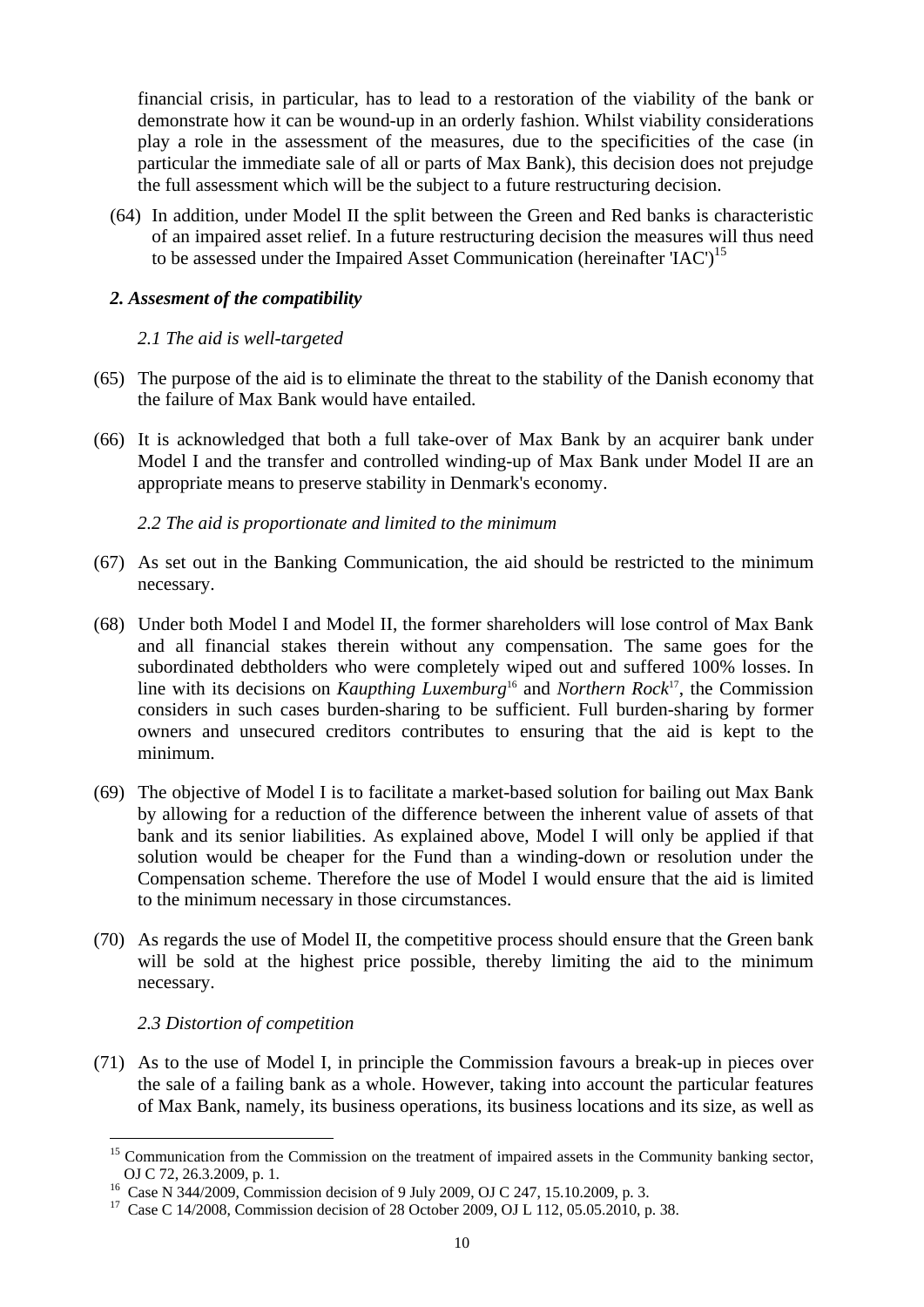the relatively low concentration of the Danish banking sector, the Commission considers that an entire take-over of Max Bank by an acquiring bank would not raise issues of disproportionate aid. It also considers that a take-over would limit distortions of competition.

- (72) That evaluation is endorsed by the process through which Max Bank would be sold to a buyer, which is to be undertaken through a competitive tender among several competitors of Max Bank. The process is designed to ensure a competitive process within a very short period from Max Bank's failure. The sale of Max Bank would constitute a form of mitigation of potential distortions of competition. The sales process closely simulates the "counterfactual" situation that would have occurred in the absence of State aid, because a company in difficulty (or indeed in bankruptcy) will often seek a potential buyer in the market or, failing to do so, would be liquidated. The resemblance to that counterfactual is even greater if the sold entity is of relatively small size, allowing a large number of market players to acquire it. As a result, the envisaged rapid sales process in the present case would have the effect of limiting the distortions of competition and after the sale the continued economic activity of the failed bank would operate under the same conditions as other banks established in Denmark.
- (73) As to the use of Model II in relation to the Green bank, any sale of the Green bank will be undertaken within a competitive procedure, where competitors have the chance to bid. Model II will only be used if it proves impossible to sell the bank as a whole under the conditions of the Compensation scheme and Model I. The sale of Max Bank, whose activity would be the beneficiary of the aid, to a competitor in the framework of a competitive sale process constitutes a form of mitigation of potential distortions of competition<sup>18</sup>. Indeed, such a sales process would give a number of market players an opportunity to acquire part of the bank.
- (74) Furthermore such a sale would take place within a very tight timeframe, within a very short period from Max Bank's failure. As a result, the envisaged rapid sales process would have the effect of limiting the distortions of competition. Moreover, after the sale the continued economic activity of Max Bank would operate on the same conditions as other banks established in Denmark. In addition, the Green bank would be a small entity which would be unlikely to raise concerns regarding distortion of competition.
- (75) In view of the above, distortions of competition stemming from the Green bank are considered to be sufficiently limited under Model II in the rescue phase.
- (76) As to the use of Model II in relation to Red bank, the Danish authorities would orderly wind-up the Red bank.
- (77) The Red bank would thus not pursue any new activities but merely phase out the ongoing operations. It would be subject to commitments taken by Denmark regarding all banks in run-off in the FSC<sup>19</sup>. In particular, the Red bank would not engage in new business, would not offer interest rates among the most competitive in the country, and would be restricted in its capacity to restructure loans to existing customers.

<sup>&</sup>lt;sup>18</sup> Cf. Case C 10/2008, IKB Commission decision of 21 October 2008, OJ L 278, 23.10.2009, p. 32, recital 113; Case NN 42/2008, NN 46/2008 and NN/53/A/2008, Fortis Banque & Fortis Banque Luxembourg, Commission decision of 3 December 2008, recital 95; Case N 344/2009 and N 380/2009 Kaupthing Luxembourg Decision of 9 July 2009, recital 79; Case NN 19/2009 Dunfermline of 25 January 2010, recitals 126 and 130, Case C 26/2009 Restructuring of AS Parex banka, Commission decision of 15 September 2010, OJ L 163, 23.6.2011, p. 28, recital 152.

<sup>&</sup>lt;sup>19</sup> Decision SA 33001 (2011/N) – Part A of 28/06/2011, point 12.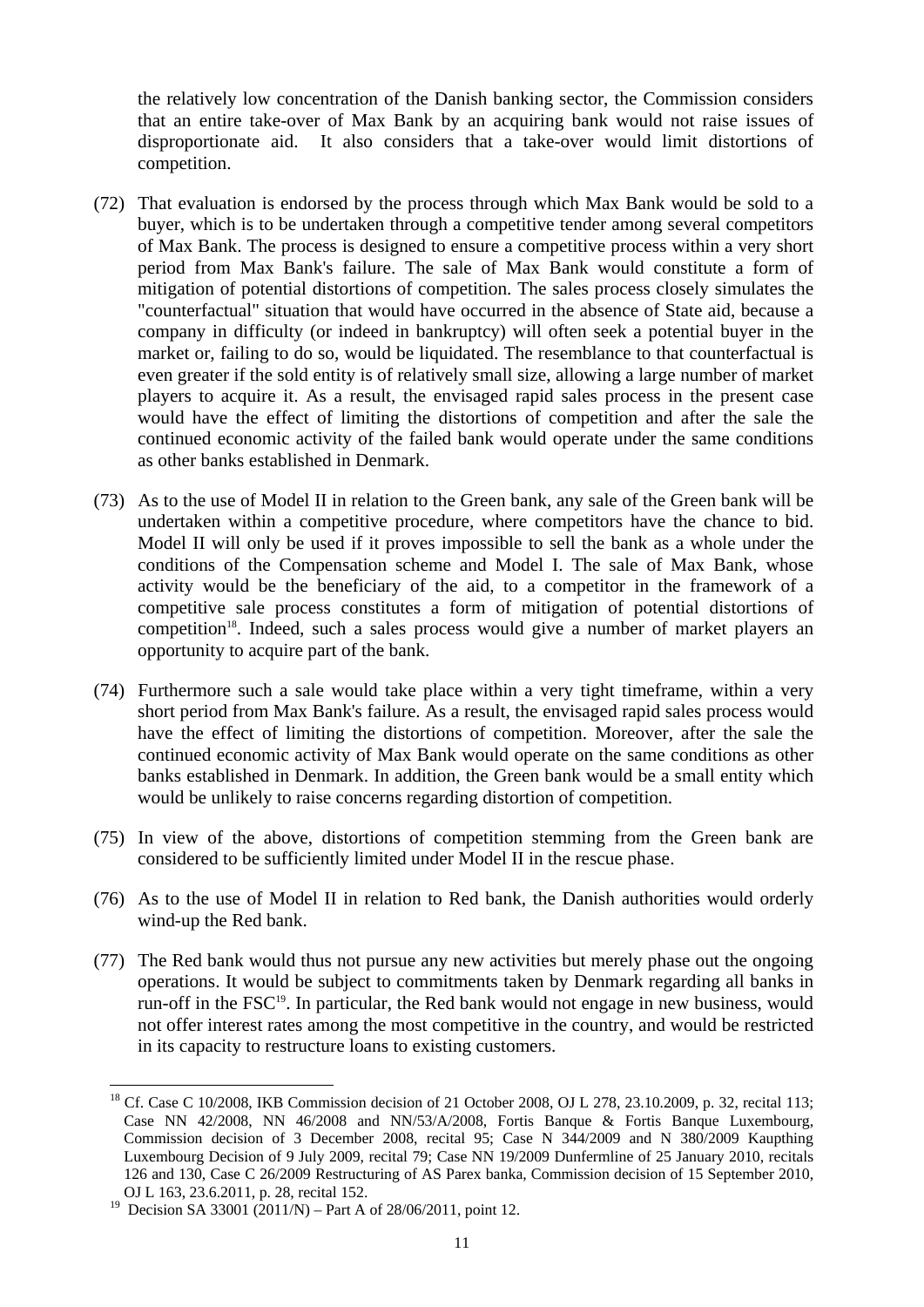(78) In view of the above, the Commission considers that distortions of competition stemming from the Red bank are sufficiently limited under Model II in the rescue phase.

*2.4 Viability* 

- (79) As to the use of Model I, the objective of Model I is to facilitate a market-based solution for bailing out Max Bank by allowing for a reduction of the difference between the inherent value of assets of that bank and its senior liabilities.
- (80) As explained above, Model I will be applied only if two conditions are met: such a solution must be less costly for the Fund and the State; and the solution must be viable from a business perspective. The acquiring bank must demonstrate the viability of the integrated entity before Model I is activated.
- (81) It will be analysed and confirmed by the FSA that any measures taken under Model I must not put that viability in danger. Hence, any measures taken must be approved by the FSA. Accordingly, the acquiring bank has to be able to absorb even the impaired assets of Max Bank. It is thus considered that Model I would be an appropriate means leading to the restoration of viability of Max Bank.
- (82) As to the use of Model II in relation to the Green bank, since the business transferred to the acquiring bank would continue to carry out an economic activity and would have benefited from aid, the restructuring would have to ensure long-term viability of the business. The Restructuring Communication states in point 17 that a sale can contribute to the restoration of long-term viability if the purchaser is viable and capable of absorbing the transfer. To that end, the purchaser should demonstrate that the integrated entity will be viable.
- (83) The FSA would examine the financial strength of the acquirer, as in the original windingup plan, and remove the good assets and the good liabilities from the Red bank. Given that only the viable, less risky parts will be transferred to the acquiring bank, the Commission is satisfied that the integrated entity would be viable as required by point 17 of the Restructuring Communication.
- (84) As to the use of Model II in relation to the Red bank, the FSC has already been used to successfully provide for an orderly winding-up of failing banks, which the Commission therefore considers guarantees an orderly winding-up of the Red bank under Model II.

#### *Conclusion*

(85) Following from the above, the Commission concludes that the rescue aid measures provided for under both Model I and Model II for Max Bank are in line with the conditions of the Banking Communication because if they are used then (i) the aid is appropriate and well-targeted; (ii) the aid is limited to the minimum necessary; (iii) there is a sufficient own contribution by the bank, its shareholders and its subordinated debt holders; and (iv) there are sufficient measures limiting the negative spill-over effects for other competitors. In addition, the Commission preliminarily concludes that viability requirements would be satisfied.